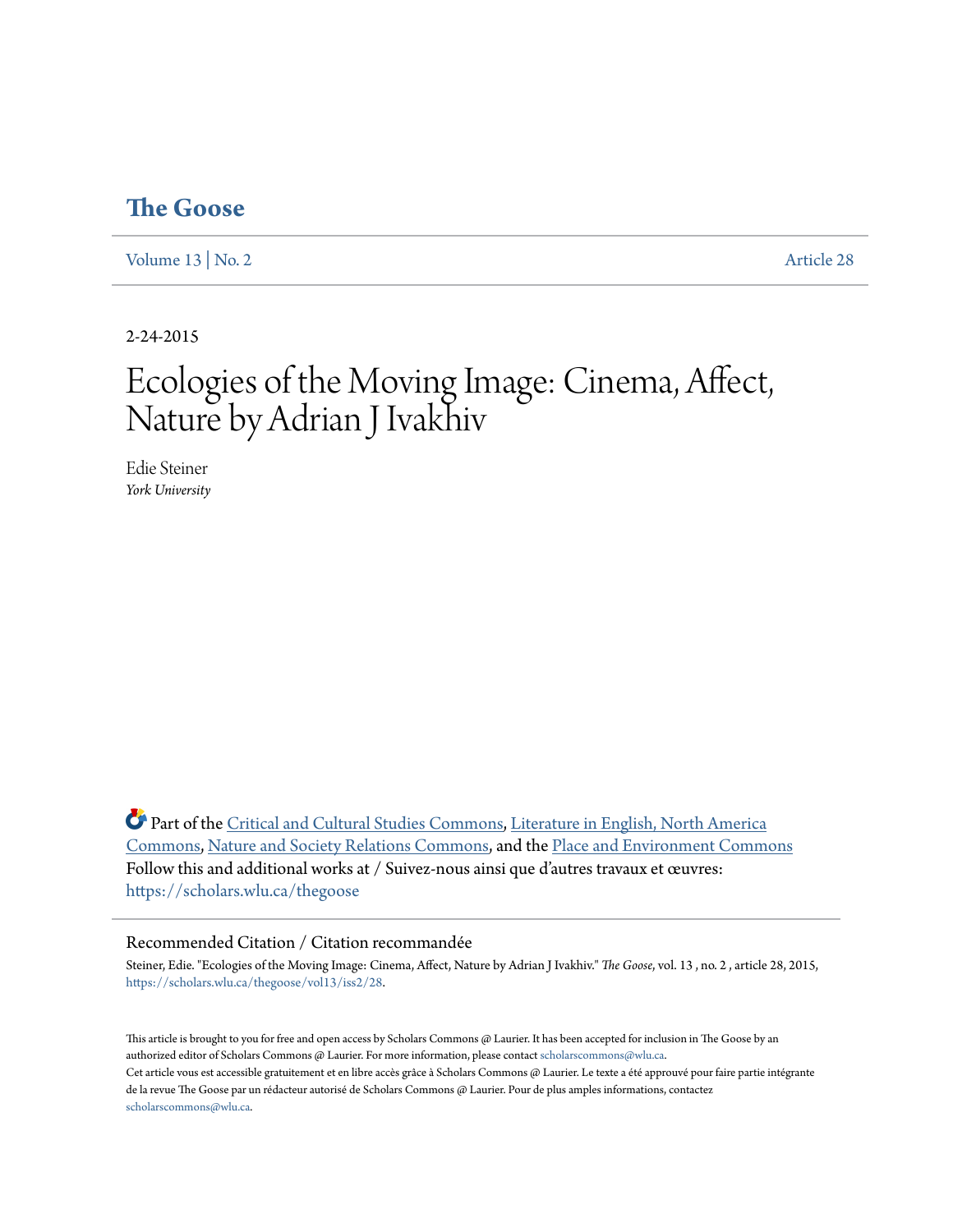## Ecologies of the Moving Image: Cinema, Affect, Nature by ADRIAN J. IVAKHIV Wilfred Laurier UP, 2013 \$48.99

### Reviewed by EDIE STEINER

Adrian Ivakhiv's Ecologies of the Moving Image is an exquisite, complex journey through film's capacity to produce worlds, which signals how images are active agents of change in environmental thought. Ivakhiv introduces cinema's co-productive nature with a discussion of Russian filmmaker Andrei Tarkovsky's 1979 film Stalker—a canonized artifact in the vault of great art film, and possibly one of the most ecologically significant films ever produced— which Ivakhiv presents as a vehicle for "metaphysical inquiry." Tarkovsky himself wrote that a film is an emotional experience, one that requires no mediating language, thus refuting semiotic approaches or constructions of "cinema as a system of signs." In Ivakhiv's analysis of Stalker, the film's central location and key metaphor, the Zone—a place both material and psychological, even psychic—expresses multiple and open significances, at once spiritual, ecological, and political, located in a "semiotic undetermination" where interpretation and cinematic technique are such mobile exchanges that imagination bridges representation and what is unrepresentable. As a multiple-perspective reality, this Zone, like cinematic emplacement itself, is one where the stalker/seeker enters a world that is also acting with reciprocal agency, and so cinematic worlds are always worlds of "becoming-with." This introductory discourse on Tarkovsky's visionary approaches, reinforced and revived at other points throughout the text and again at its conclusion, confirms Ivakhiv's premise that

film has the capacity to produce and expand a viewer's "ecological ontology," moving us towards an "ecophilosophical cinema" and viewing practice.

 The text responds to diverse literatures and scholarships. Theoretical influences—in particular, Deleuze and Whitehead and Peirce—along with numerous film studies experts inform our understanding of cinematic experience, which Ivakhiv maps in a triadic model over three dimensions: the geomorphic, the biomorphic, and the anthropomorphic. The geomorphic is a reproduction of what film theorist Bill Nichols calls the "profilmic event," a quality of cinematic realism prevailing "outside the grip of textual organization," as events and objects preceding what is captured on film. The biomorphic dimension produces a film's subjectivity, the relationship between the spectator and the cinematic objects seen and heard, or as Ivakhiv describes: "[the] ways in which film shapes our seeing and sensing of the worlds it produces and, in turn, of the world we live in." The anthropomorphic dimension reveals recognizable character types, social subjects, and categories of human or "non-, in-, sub-, or other-than-human" others like or unlike "us." Characters populate films as agents of anthropomorphic possibility and capacity for action, within socio-ecological worlds and actor networks contained in the film's diegesis. These three ecologies are located in a theory of process-relational thought that rejects "closed binary" systems and structures, working over fields of materiality, sociality, and perception. Ivakhiv's triadic model further configures cinematic experience into categories of firstness (film as a sound/image spectacle), secondness (narrativity), and thirdness (exoreferentiality—including a film's social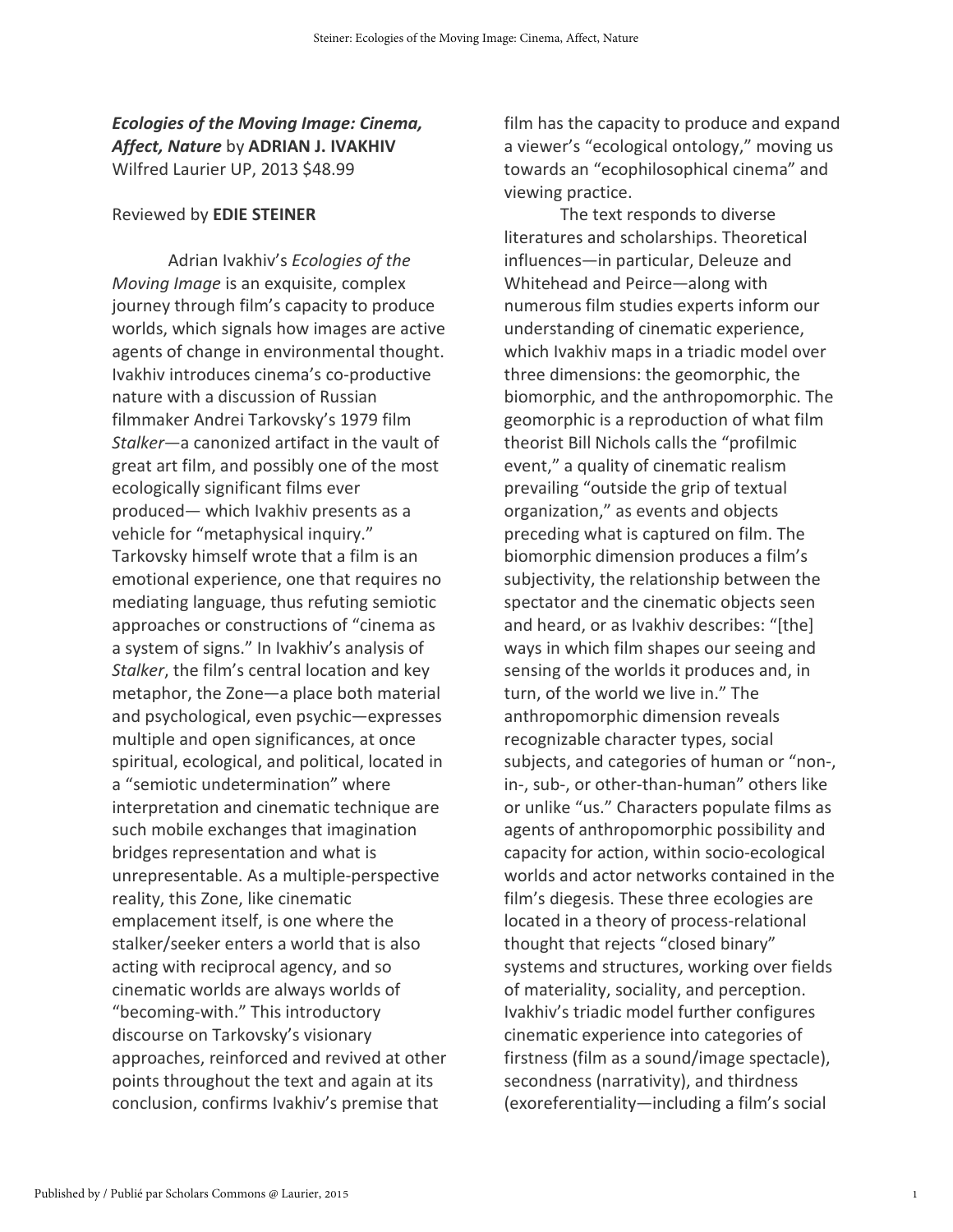codes, historical references, and political economies). Roland Barthes once said that a cinematic image has more power than a photograph, and Ivakhiv similarly argues against Heidegger's notion of the world we inhabit as a "world picture," suggesting instead that it is a "world motion picture," as image and world are in constant, circulating movement.

 Ivakhiv includes key elements of visual culture history and its optical artifacts, tools, tropes, and technologies, from Renaissance linear pictorial perspective to digital database visual networks, tracing how visuality achieved a privileged position among the senses in its service to science, commodification, and geopolitical domination and distribution systems. Through a detailed historical analysis of cinema's contribution to shaping ideas of land and landscape, geopolitical divisions, and territorializing structures, we understand how film can make palpable the shattering consequences of human infringement on the natural world and on social well-being. In an extensive technical and critical analysis of specific films in classifications including mainstream (capital-intensive) productions and 'alternative' or self-reflexive models in a wide range of genres, Ivakhiv demonstrates how image systems, bonded through cinematography and montage, are in constant flux—always emerging, becoming, and between. Visual media allow us to experience what unmediated vision cannot, through its technical capacities to slow or accelerate time, to enlarge, expand, and enhance detail, and through other forms of manipulation of its material and contextual attributes. In particular, Ivakhiv points to cinema's capacity for revealing "the unfolding materiality of the world" in various means of episodic duration and

relation that makes it "a powerful tool for ecophilosophy."

 Ivakhiv's text is a detailed ecocritical guide to cinema studies that will trouble our film viewing habits and perceptions. As an intricate, historically comprehensive edition, it comprises a wide selection of key producers and productions. Diverse filmmaking practices and forms of spectatorship—from the fragmentary clips we may grasp and speedily digest while navigating the internet, to the extended, attention-demanding, experimental works of artist projects and reflexive essay films, to mainstream spectacles and box-office hits—are analyzed throughout the text. Whether from a Bazinian ethics of photographic realism or through the lure of cinema's exhibitionist qualities as defined by Tom Gunning's "cinema of attractions," we engage with each film as a journey. The continually transfiguring visual and auditory objects presented to us in filmic space disperse a generative fusion of emotions, phenomena, and interpretation as enduring world-producing "carriers of affect" whose possibilities, as Ivakhiv says, are endless.

#### Works Cited

 $\overline{a}$ 

- Barthes, Roland. Camera Lucida: Reflections on Photography. Trans. Richard Howard. New York: Hill and Wang, 1980. Print.
- Nichols, Bill. "Representing the Body." Representing Reality: Issues and Concepts in Documentary. Bloomington: Indiana UP, 1991. 229-66. Print.
- Tarkovsky, Andrey.<sup>1</sup> Sculpting in Time: Reflections on the Cinema. Trans. Kitty Hunter-Blair. London, UK: The Bodley Head, 1986. Print.

 $1$  The spelling of Tarkovsky's first name here is as by the translator.